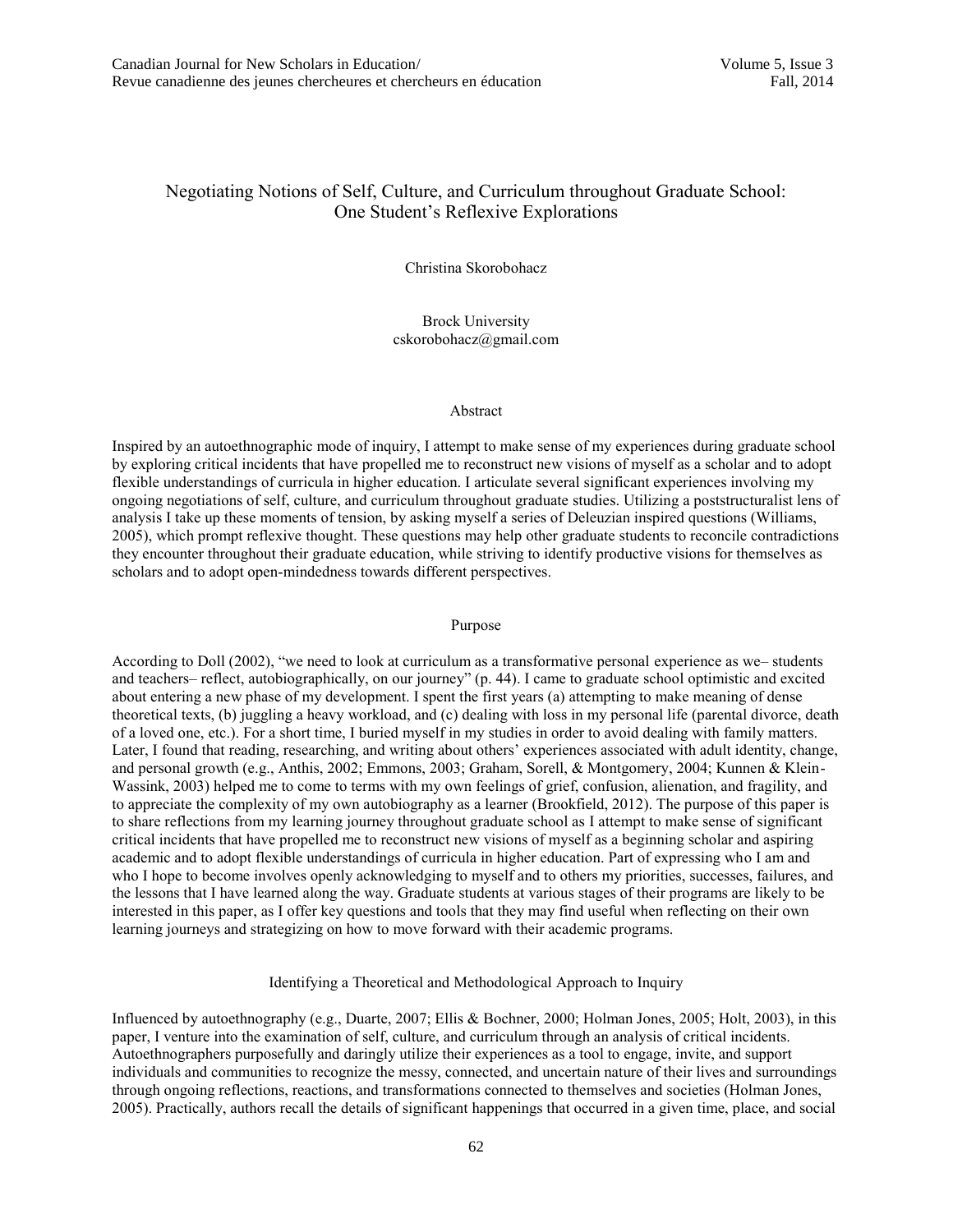setting for the purposes of reaching novel discoveries through conscious consideration (Duarte, 2007). Burgess (2006) notes that tension-filled experiences can be productive, if listened to, explored and contemplated critically, as they can lead to growth and personal awareness. Critiquing experiences and articulating visions are important practices for emerging scholars as they begin to explore who they are and what they stand for. Reflexive inquiries encourage individuals: to move beyond narrow-minded conceptualizations of research (exploring varied investigative approaches such as autoethnography); to acknowledge that there are many things they do not know; to recognize the need for venturing beyond "the familiar;" and to work at navigating between disciplinary, scholarly, institutional, and other communities (e.g., Ellis & Bochner, 2000; Gardner, Hayes, & Neider, 2007; Pallas, 2001). I analyze multiple self-authored documents that I produced during the first two years of doctoral studies including presentations, course reflections, assignments, and a reflective journal, in order to identify emerging themes, tensions, and contradictions connected to my understandings of self, culture, and curriculum. It is my hope that elements of these stories, feelings, and reflections resonate with other graduate students, and possibly help them navigate some of the complicated moments they encounter throughout their scholarly pursuits (e.g., Ellis  $\&$ Bochner, 2000).

I use poststructuralist discourse as a springboard to critically examine pivotal moments of learning that have led to transformations in how I understand myself and my experiences in higher education. "In poststructuralism, life is not to be defined solely by science, but by the layers of history and future creations captured in wider senses of language, thought and experience" (Williams, 2005, p. 16). By drawing on two key poststructural theorists (e.g., Deleuze, 1968/1994; Derrida, 1967/1978), I begin to interrogate my understandings of identity, culture, and curriculum, coming to see that these constructs cannot be reduced to simplistic, predictable or singular representations, for they are multifaceted and complex (Williams, 2005). I, like other graduate students, often struggle with conflicting conceptualizations of identity and how to locate myself within an array of epistemological and ontological traditions. Notions of identity, belonging, and community quickly become destabilized as I engage with poststructural analysis. Identities are viewed as fluid, conceptualized in relationship, and in connection to other frames of reference (Schwandt, 2007).

In particular, I take up moments of tension and possibility connected to (a) my attempts to reconcile challenging feedback I received on a course assignment, and (b) my ongoing negotiation of academic work roles. Continued reflection reshapes my thinking about these happenings (Williams, 2005). I offer some of my own counter-stories (Solorzano & Yosso, 2001), against structuralist representations of curricula. I frame them within poststructural inquiry to get at different sorts of experiences, perspectives and readings, which avoid perpetuating one dominant "grand narrative" (Williams, 2005) of graduate school. All the while I ask myself Deleuzian inspired critical questions such as: What is missing or remains unspoken? (Eisner, 1985; Williams, 2005), " 'What tensions and paradoxes are at play here?'[,] 'How am I determined to move the problem on?' " (Williams, 2005, p. 64), and "How can we make things different?" (Williams, 2005, p. 3). These questions guide my exploration of the incidents that I share. Through the continuous practices of writing, thinking, analyzing, extending, and imagining, I attempt to show my evolving understandings of curriculum in higher education. I now appreciate the potential that exists for reinterpreting and working with higher education curricula in a creative and flexible manner that aligns closely with graduate students' needs and aspirations.

## Exploring Critical Incidents in Graduate School: A Search For New Learnings

I came to graduate school with a passion for teaching and learning, and a growing repertoire of pedagogical tools I had acquired through my former work as a heritage language instructor, one-to-one lifeskills worker, and private tutor. However, upon entering graduate school, much of what I thought I knew about teaching and learning, including the fixed or structuralist representations of identity, culture, and curriculum that I was holding on to would quickly be disrupted and destabilized as I came up against particular theories, methodologies, and individuals that forced me to confront some of my deeply held assumptions and my partial perspectives.

In the following section, I attempt to analyze two critical incidents throughout graduate studies that have pushed me to think about the multiplicity and complexity of self, culture, and curricula. By viewing these moments from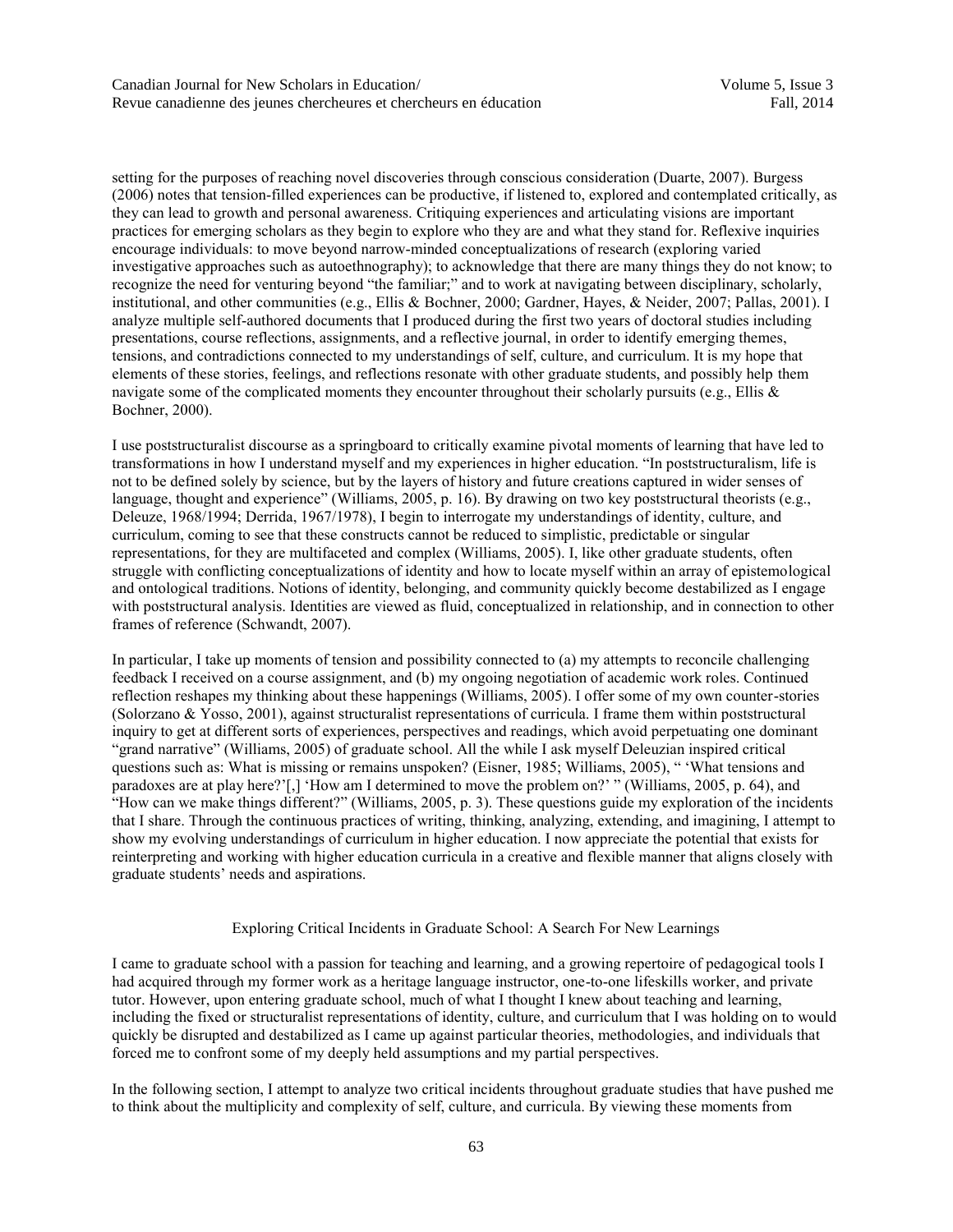different vantage points, I am coming to understand them in new, yet limited ways (Williams, 2005). In the context of this paper, I refer to critical incidents as "significant life events" "acting as transformative pathways allowing for self disover[ies]" (Skorobohacz, 2008, p. 132). My continued reflection reshapes my thinking about these happenings (Williams, 2005). At times, I generate more questions about these incidents than I do answers.

## *Reconciling Challenging Feedback: Critically Examining Myself, My Fears, and My Privileges Through The Lens of My Writing*

In this paper, I have drawn on Cherryholmes' (2002) understanding of curriculum as "that which students have an opportunity to learn (inclusion) and what they do not have an opportunity to learn (exclusion) and the skills and knowledge(s) and disposition(s) required to produce success" (p. 118). The first critical incident I will analyze involves my attempt to reconcile difficult feedback I received about my writing in a doctoral course.

Early in my program, I was required to take an online stream-specific seminar. The world of online learning was completely new to me. I found myself contending with the challenges of navigating this unfamiliar environment, having discussions in asynchronous time, missing face-to-face interaction, agonizing over word choice as I posted my weekly responses, and encountering difficulties with misinterpretation (Kanuka  $\&$  Kelland, 2008). I struggled to make meaning of most readings that term. Key topics in the course including critical discourse analysis and environmental education seemed quite disconnected from anything I had ever read about or planned to undertake. I desperately tried to find ways to tie concepts, ideas, and perspectives together in order to move my own research and thinking forward; yet my ongoing attempts to do so seemed forced and contrived. I wondered why we were reading these particular articles and not others. What was I "supposed" to be learning from these texts? How could I apply the ideas I was reading about to my own personal or professional life and work? Confronted with the challenges of feeling lost and alienated, I struggled with the discomfort of "getting personal" (Richardson, 2001), wondering how to write about myself in an online learning platform. I grappled with how much of myself and my stories to include and exclude, knowing that the text would be posted indefinitely, for my peers and professors to read.

One of the questions I thought about frequently throughout my online learning experiences was "What constitutes active engagement?" I realized that online courses are demanding in terms of the amount of reading, responding, synthesizing, and connecting that are required in order to be actively engaged in learning. I continued to document my reactions to the readings. When I read authors' works that demonstrated their careful, deep thinking, and open acknowledgement of their identities and motivations, I felt more trusting of them and more at ease. Yet, I continued to struggle with expressing my voice (and revealing aspects of myself to others) through my own writing. Others have commented that my writing (as well as my style of presenting at conferences) can seem firm, formal, professional, and guarded. I find it extremely difficult to write (and present to an academic audience) in any other way. Kompf (2009) states that: "Writing about self can help overcome writer's block" (p. 14); yet, I often find the opposite to be true for me. As I write about myself, I am forced to deal with the complexity of emotions, tensions, and uncertainties that I do not necessarily want to bring to the surface and reveal to others (especially my peers and mentors). As colleagues in my courses articulated in their postings, putting oneself out there can be daunting, as feelings of vulnerability and insecurity are bound to surface. It is like airing one's "dirty laundry" for all to see. I was frequently left questioning: How can I overcome this hurdle and offer my authentic voice? What does "authentic voice" mean? Does such a thing even exist? Is there a middle ground that I can somehow manage to reach, where I can root my claims firmly in both existing literature and intimate personal experience? What do these questions and struggles convey to others regarding my beliefs and assumptions about scholarly writing? Why should writing in the first person and from personal experience be any less valid or credible than writing in the third person and from research?

Interestingly, I have found that when I begin to think of speaking or "writing from the heart," as a teaching and learning tool (or catalyst for opening up discussion of important issues), I am more willing and able to proceed. Richardson's (2001) words are finally beginning to resonate with me: "People who write are always writing about their lives" (p. 38). I am reminded of Claire Smith's (2008) work, which expresses the same sentiment. Through my online courses, I began to see that whether I acknowledged it explicitly or not, my writing and my research were largely grounded in making sense of critical incidents in my personal, professional, and academic life, such as my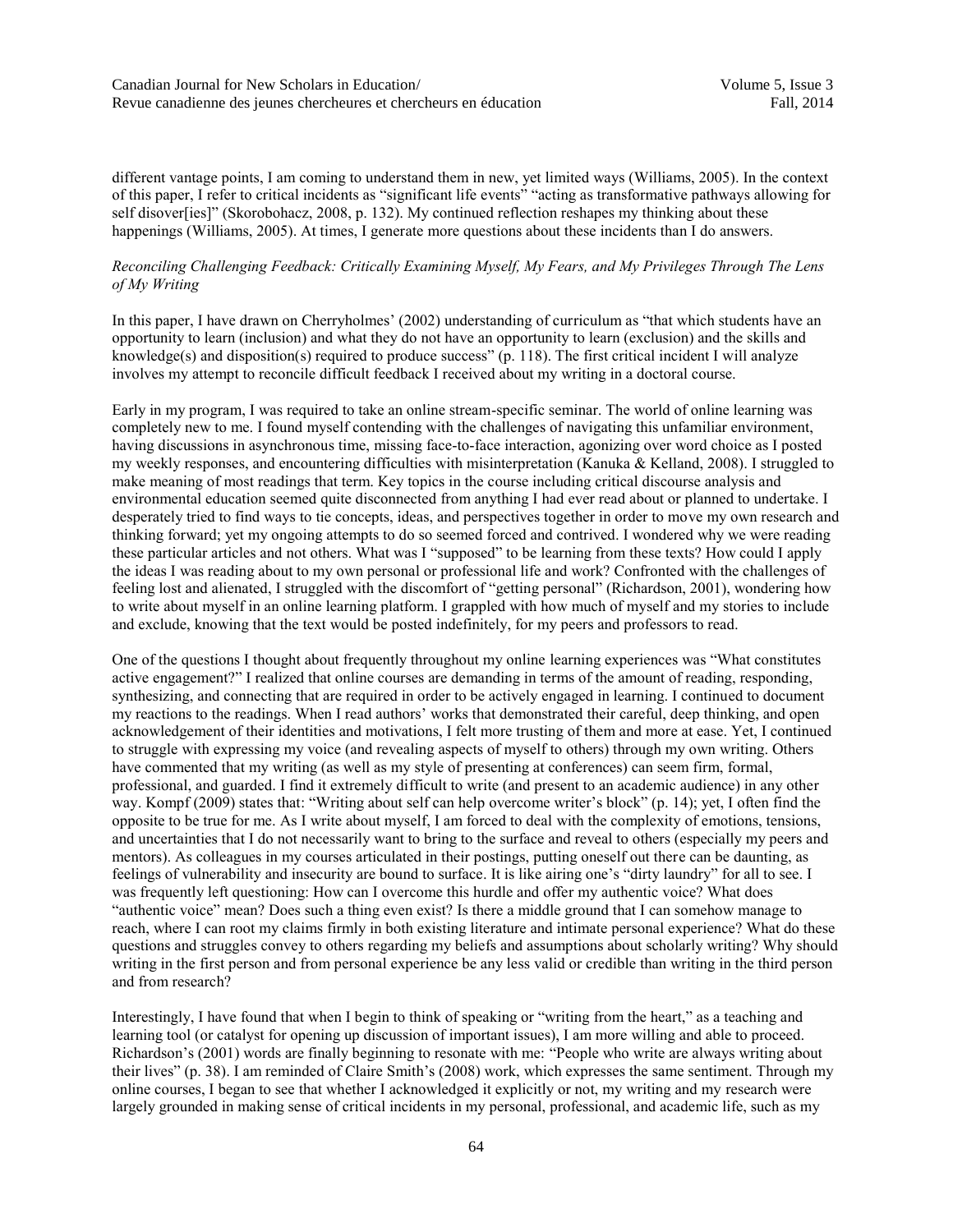Canadian Journal for New Scholars in Education/ Volume 5, Issue 3 Revue canadienne des jeunes chercheures et chercheurs en éducation Fall, 2014

parents' divorce, my struggles in balancing academic and employment roles, the pressure I put on myself as an eldest sibling to be a role model and mediator, the difficulties I have experienced as a young woman and a new scholar with saying no and striving to please others, and so on. By acknowledging and verbalizing some of my own challenges on paper, perhaps I can reach out to others who may be experiencing similar tensions, and help them to understand that they are not alone.

In that first online course, my major paper was returned to me with critical feedback that I struggled to embrace. This experience proved to be a pivotal moment in my learning journey that I take up here in an attempt to explore some of the omissions and assumptions that were embedded in my earlier thoughts and writings. In her feedback, the instructor cautioned me to consider that "in the support of a generic construction of 'women' [I was] essentialyzing and reproducing the notion that 'women' is equated with white women." She encouraged me to consider applying an intersectionalities framework in the future, in order to aid in a deeper and more complex analysis of the issues. At first, I felt hurt by and defensive about her comments. I did not know if or how I could make use of this feedback. I put the paper away and did not return to it for several weeks.

As the course came to an end, I spent some time on my own reading about intersectionalities frameworks that acknowledge individuals' multifaceted identities including but not limited to their race, gender, class, religion, ethnicity, and sexuality and facilitate an understanding of the complex ways in which those identities "intersect," contributing to a person's differential positioning within particular moments and institutional spaces, pointing to instances of privilege, marginality, as well as exclusion (e.g., Berry, Jay, & Lynn, 2010; Brayboy, Castagno, & Maughan, 2007; Collins, 1986; Gopaldas, Prasad, & Woodard, 2009; Schlosser & Foley, 2008; Wall, 2008). Turning back to some of the earlier course literature in light of what I read, I was able to appreciate how my use of language was exclusionary. Brayboy et al. (2007) recognize that "system(s) of dominance allow for the re-creation and continuation of privilege, even by those who are well intentioned" (p. 177). My failure to include an intersectional framework within the paper meant that I was reproducing colour-blind ideologies (Yosso, Parker, Solorzano, & Marvin, 2004). Intentional and unintentional omissions, manipulation of language and discourse (van Dijk, 1993; 2002), and essentializing strategies (Williams, 2005) are some of the "cultural mechanisms" "equivalent" to " 'pan and scan' editing" (Gough, 2002, pp. 6–7). I could not remain ignorant or naive to these practices.

Since then, I have begun to ask myself, "How is [my] privilege at someone else's expense?" (Brayboy et al., 2007, p. 181). In privileging white western perspectives, am I not "forc[ing] some students and professors to abandon aspects of their identity that are central to their being, survival, and success" (Brayboy et al., 2007, p. 167)? Listening to the counterstories of others (e.g., Solorzano & Yosso, 2001) continues to broaden my awareness of the barriers that many individuals experience every day. With an open mind, I am better able to welcome feedback as constructive, and realize its potential to be transforming and productive. I have started to appreciate mentorship as both supportive and critical at the same time (e.g., Doll, 2002; Spillett & Moisiewicz, 2004), ultimately pushing me to strive for more.

Through this experience, I realize that I have limitations in my own thoughts and understandings that I must strive to address in conscious ways and on a daily basis. Sometimes my biases and positions of privilege can be identified by scrutinizing my writing, reflecting critically upon my childhood experiences and dissecting the demeaning representations of others found within messages, images, and texts around me and the ways these representations have influenced how I look at, think of, or approach others. Applying intersectionalities frameworks to better appreciate how a person's multiple social locations complicate his or her positioning and daily struggles is an important practice. My learnings throughout the experience of negotiating difficult feedback brought some of these complex issues to my consciousness.

Subsequently, I have started to think critically about possible gaps in my knowledge and understandings; the ways that I am growing and changing; the importance of taking risks in my learning and being open to adopting new theoretical lenses; the need to move beyond theorizing towards an action orientation that allows me to be accountable for my own learning and practice; and my ongoing struggles to embrace change, instability, and chaos within and around me (e.g., Doll, 2002). Making mistakes and opening them up to scrutiny and subsequent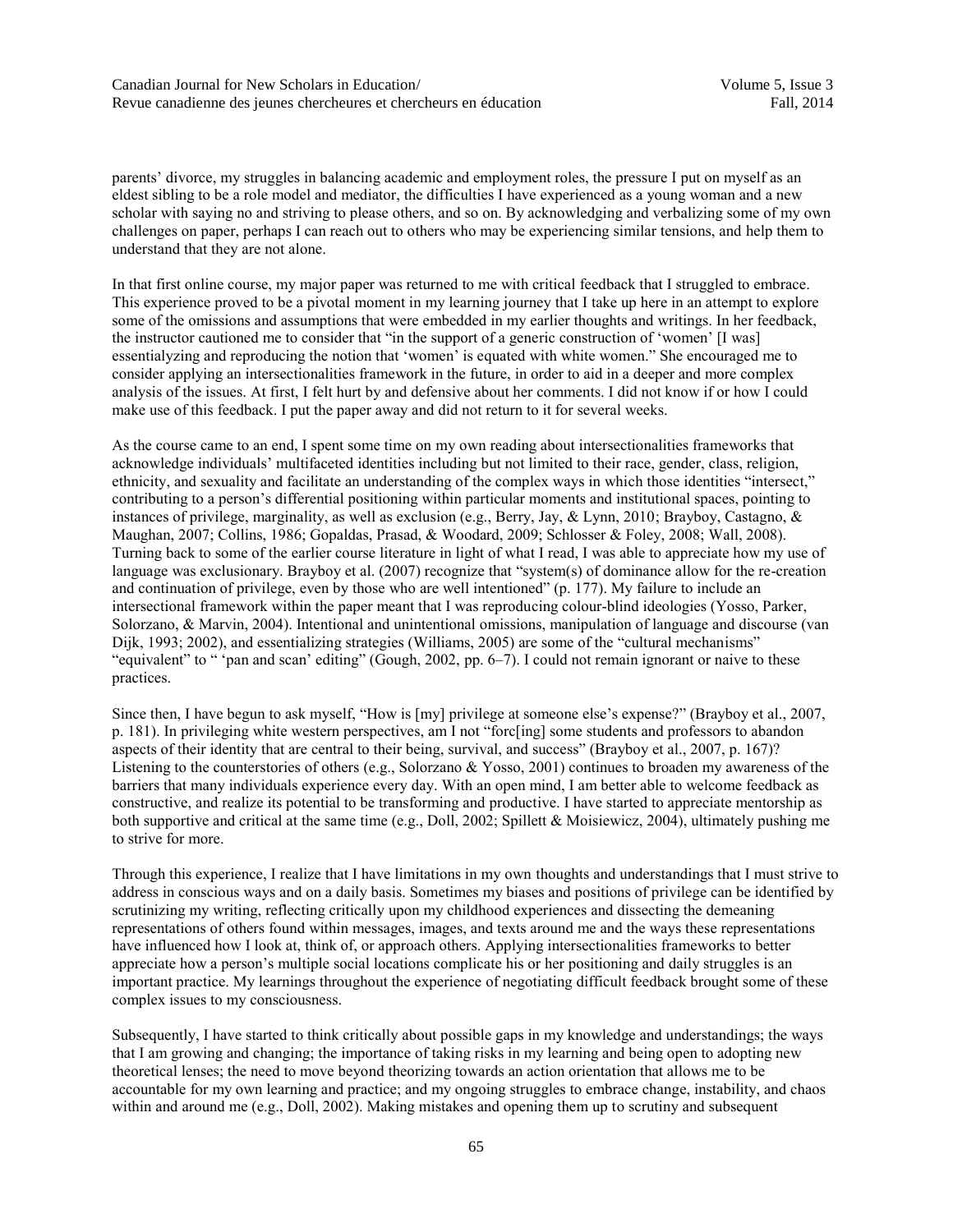reflection presents an important opportunity for learning and growth. Constructive feedback offers a way to push my thinking in new directions, and the sharing of ideas provides an opportunity to learn about and from others. Now, a few years later, I notice within me a greater willingness to venture outside my comfort zone in search of diverse perspectives and knowledge that enable me to make sense of the world in creative and non-linear ways, recognizing value in reading outside my discipline and experimenting with non-traditional forms of representation (e.g., poetry, media). I am at ease with feeling uneasy, I appreciate that learning never ends, and I am prepared to switch course when new ideas facilitate shifts in my thinking (e.g., Gardner et al., 2007).

## *Negotiating Academic Work Roles: Tensions of An Aspiring Academic*

The second critical incident I take up in this paper involves my ongoing efforts to negotiate academic work roles. Early in my doctoral program, I listened to a guest speaker talk about tips for completing the dissertation and mapping out one's road to success in academe. He talked about the importance of publishing and securing grants, and seemed to refer to these endeavours as if they were a game that he had mastered. His detailed spreadsheets documented the precise trajectory that he would attempt to follow. After his presentation, I remember feeling completely overwhelmed. Seeing his comprehensive 5-year plan for completing his dissertation and moving into an academic position, I wondered was that really what was expected from me? If so, did I desire this kind of professional life?

I quickly realized that I did not want to become the kind of academic who seemed to be more concerned with impact factors and the ways I could ensure primary authorship, than with helping students, making a positive difference within my discipline and university, and carrying out a program of research that I could be passionate about and view as worthwhile. What (if anything) could I take away from his talk? I began to think about who I was and who I hoped to become. I recognized the need to build my research skills; to accept that there would be many things I did not know and it was all right to admit this (and ask for guidance from others when necessary); to write regularly; and to set long-term and short-term goals and monitor my progress.

Throughout my directed study course, I began to hold bi-weekly theme-oriented critical conversations with my supervisor. I facilitated our dialogues based on my emerging reflections, critiques, and insights in response to readings, research, and my own experiences. I valued the one-on-one dialogue with an established academic. Specifically, this dimension of the course was helpful in terms of understanding the ways that one professor negotiates her roles and navigates the field, and aiding me to see the processes involved, to identify the types of questions I should be thinking about at this stage of my career, and to push me towards considering issues from different vantage points.

During this period in my graduate studies, and in response to both the former guest speaker and the higher education literature I had been reading, I decided to conduct a two-week time-study to examine my use of time in and across various academic roles (e.g., coursework, teaching, research, service, professional development, writing, etc.). I was shocked to discover that I was spending nearly 45% of my time engaged in service. I noted my own struggles with balancing academic work. I recognized misalignment and differing values when I compared the time I spent in these roles with standard institutional expectations for tenure-track faculty members in Canada (i.e., 40% teaching, 40% research, 20% service). I wondered how to deal with this, and began thinking about the tensions I would face as a novice academic if I did not re-adjust my use of time to more closely mirror the traditional breakdown of academic work for tenure-track faculty members (my desired career goal). I continued to have ongoing conversations with my supervisor around these issues, and our discussions led us to undertake a collaborative research project related to professors' commitments to service and their quality of working life (see McGinn & Skorobohacz, n.d. for details). The opportunity to be a co-investigator (involved in all facets of the project and an equal decision-maker) was important to the development of my researcher identity and skills. It allowed me to recognize myself as becoming a legitimate researcher (rather than merely serving as someone else's assistant) (Harris, Freeman, & Aerni, 2009). Together, we pondered some of the following issues: What constitutes "service?" Who engages in it and why? Has there been an erosion of academic citizenship across universities? And, What implications exist for the future of university governance? I quickly realized that other academics were similarly struggling with these questions and concerns.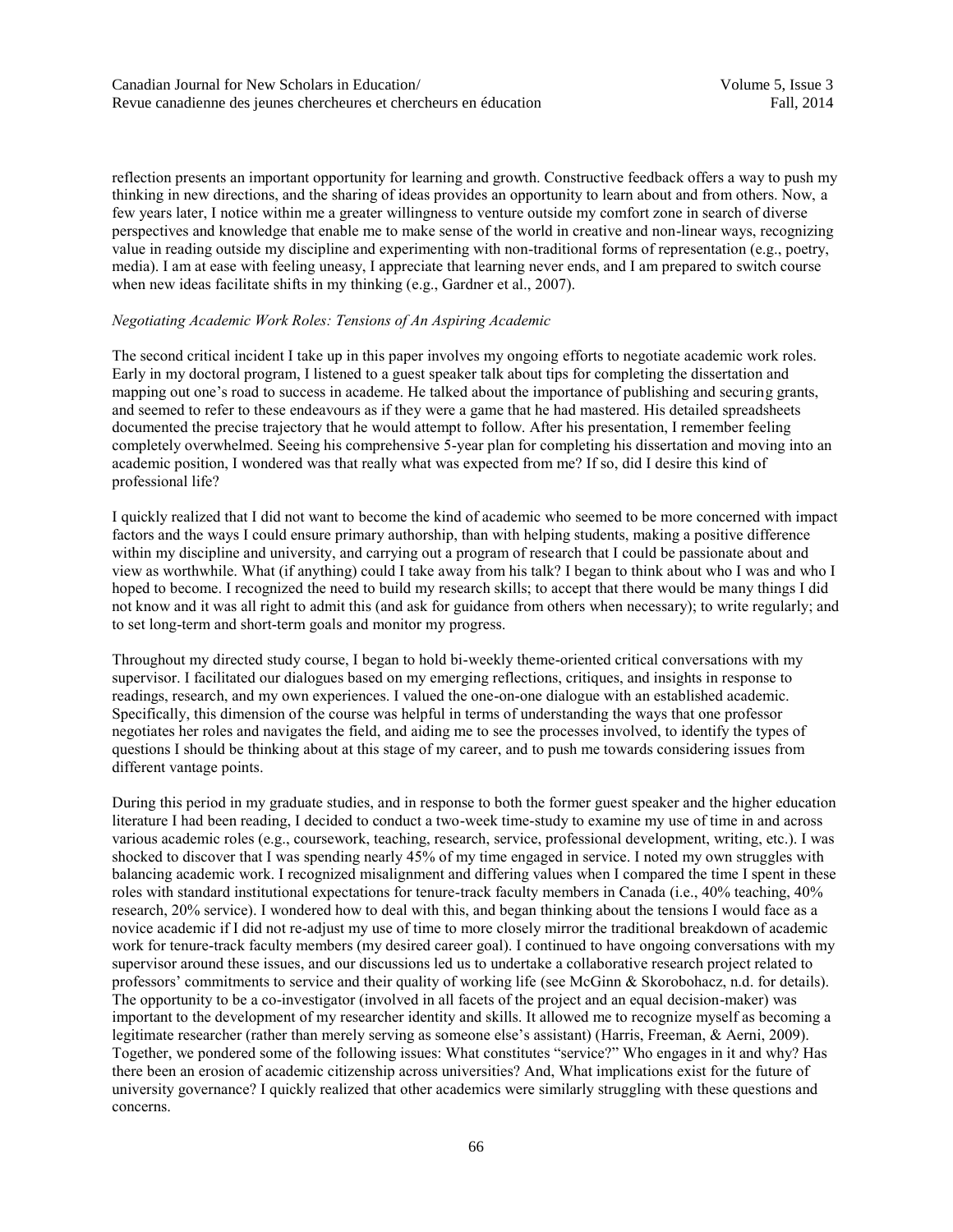Although I have dramatically reduced my service commitments, I am still devoting more than 20% of my time to these activities. Service work continues to be extremely important to me, as I am able to learn about institutional protocols and chains of command, be involved in decision making, offer input on issues that affect graduate students, connect with faculty and students within and beyond my institution, take on leadership roles, and contribute to the various communities to which I belong. Engaging in service has helped to demystify decisionmaking processes. Knowing how decisions are made is useful in terms of developing my understanding of institutional structures and governance models. This service work allows me to be a part of departmental-, Faculty-, and university-level conversations and to appreciate the differing perspectives, priorities, and matters that make their way into the discussions that take place within these separate, yet interconnected systems that comprise a university. As Hall (2007) explains:

Our individual needs and desires as members of a community must always operate in negotiation with the macrolevel concerns of our departments and colleagues. Furthermore, our understandings of the dynamics of our department must always work in tandem with our explorations of the larger needs and priorities of our colleges and universities. And finally, our colleges and universities must operate responsibly with reference to and some understanding of the perspectives of their surrounding communities. (pp. 10–11).

Engaging in service allows me to traverse across these spaces and encourages me to adopt a holistic understanding of how external movements and mandates influence universities, Faculties, departments, staff, and students. At times, I think that it is necessary to step outside my department to gain new insights, a larger perspective, and sensitivity towards what is happening in other places across campus and how that might influence my own work within a particular program or department. Understanding my work as being part of a whole, enables me to recognize myself as belonging to (and engaged in) various communities, rather than functioning in isolation from them.

My service commitments have enabled me to participate in department meetings, plan colloquia, adjudicate awards, review calendar entries, contribute to policy development, learn about University Senate processes, dialogue about field safety, connect with professional and disciplinary associations, and review proposals and manuscripts. As Morris (2007) argues, "In our...service, we show where our hearts lie—in what we do for whom, where, and why" (p. 248). My service work tells others that I am an engaged, committed, and collegial academic citizen who demonstrates initiative and cares about others. I am willing to take on the roles of leader, advocate, organizer, facilitator, mentor, researcher, writer, thoughtful listener, questioner, adjudicator, reviewer, and so on, in order to support others, nurture a culture of collegiality, and give back to the communities that I serve. However, I still have many unresolved tensions related to service. At times, I feel frustrated by the slow pace of decision making and by peoples' resistance to change. I often struggle when concerns over finances and resources seem to trump discussions about meeting students' needs and enhancing their experiences. On occasion, I am boggled by the lack of communication and connections that exists between Faculties and departments. Likewise, I am mindful that students and pre-tenured faculty might face some risks when they take part in service work.

Within universities, certain work roles are esteemed over others (e.g., publishing and researching are acknowledged over service and teaching; Side & Robbins, 2007; Stout, Staiger, & Jennings, 2007), which sometimes contradicts individuals' interests and commitments (such as giving back to particular communities by serving others and engaging in committee work). Individuals try to dissuade me from engaging in service. In these moments, I feel discouraged, particularly when I notice that there are people in academia who do not genuinely support and value service (e.g., other students, professors, promotion and tenure committee members, etc.). I often wonder why this is the case. What might this tell me about the nature of academic work and the structural constraints of universities? How can members of universities begin to emphasize and recognize the importance of service? Sometimes I seriously question whether I will be able to work within these existing structures and meet institutional expectations without losing sight of who I am and what matters to me.

In thinking about how to move this problem forward (Williams, 2005), I connected with two colleagues who shared their own concerns and tensions associated with navigating the professoriate. Together, we started an informal network (a peer mentoring group) for aspiring academics in our program. We organized a variety of sessions, often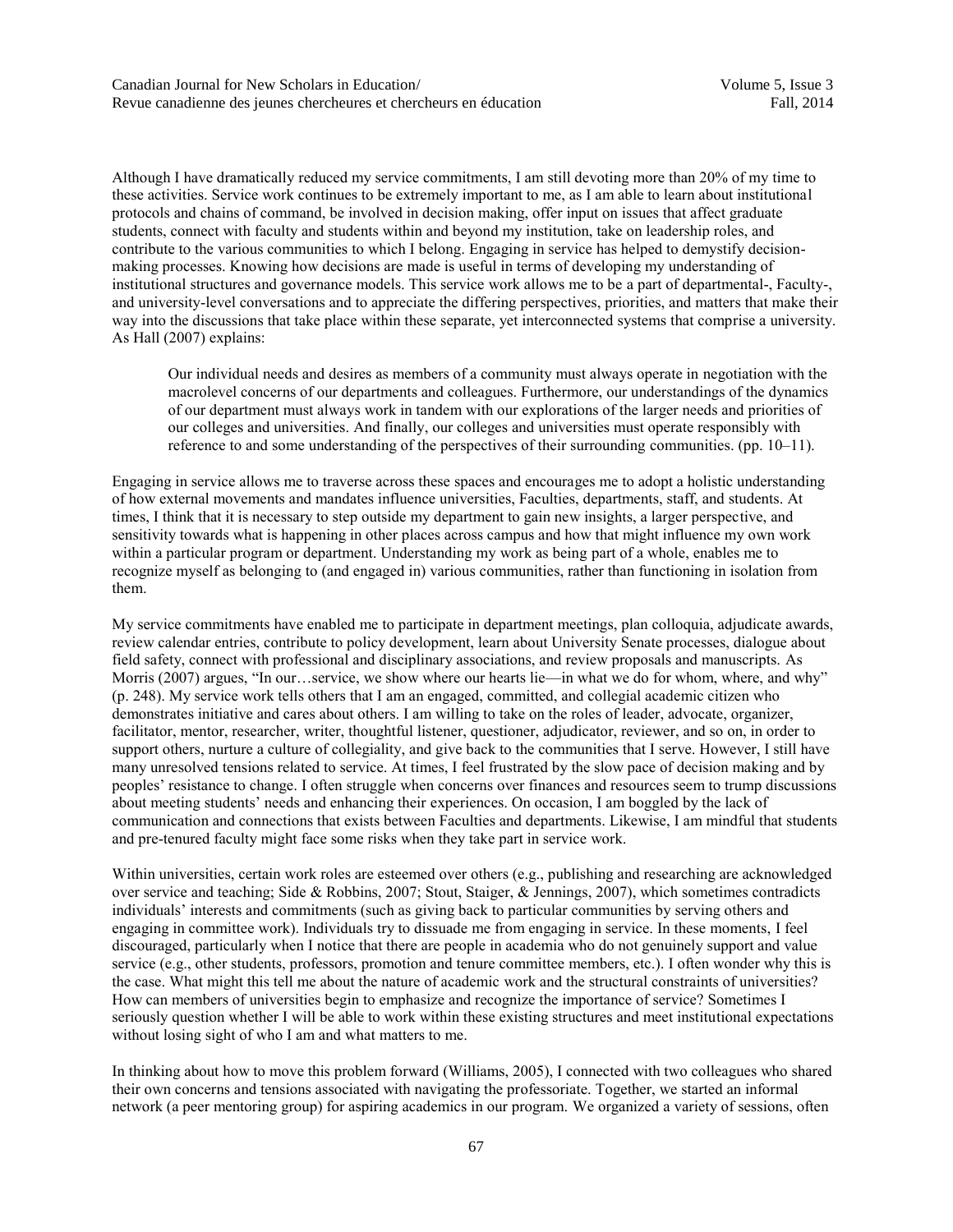brainstorming topics related to our needs, interests, and current stages within the program. At times, we invited faculty or senior graduate students to share their insights, experiences, tensions, and strategies with us. We held sessions related to mentoring in academe, the challenges and opportunities of transitioning from graduate student to beginning professor, navigating the comprehensive examination process, locating academic positions, constructing a curriculum vitae, and identifying ethical and legal issues relevant to new academics. Our group, although small, provided an inviting and collegial space for candid conversations and exchange of strategies that assisted us with negotiating the complexities of the institution, as well as program requirements.

## Concluding Thoughts

Over the course of my learning journey thus far, I have begun to develop the skills, knowledge, and experiences necessary to be an academic. Each day I grow more aware of who I am and what I believe in. Part of my awareness has come from an increased willingness to talk openly about critical incidents in graduate school (involving both successes and failures), and to think carefully about what I have learned as a result of those experiences. I now strive to be self-protective of my time (Hall, 2002, 2007). I attempt to set boundaries and deadlines in order to balance my obligations. I make a concerted effort to articulate my personal positioning including how I connect to the topics I research and teach. The discomfort and vulnerability that I might feel in the process of articulating my positioning oftentimes push me towards important self-realizations. I regularly ask for interim feedback from my students, colleagues, and professors to help me identify where I am at in my own learning, writing, or teaching, and where I need to go. Joining or creating learning communities (e.g., conversation colleagues, peer mentoring groups, instructor networks) has helped me to cultivate spaces for exchanging stories, ideas, resources, and support strategies. I recognize that endeavours outside my formal coursework greatly enrich my student experience and selfexplorations. Finally, I take time to reflect on Hall's (2007) important question: "How [do] [y]our actions and interactions contribute positively or negatively to the realization of a more just and intellectually dynamic world, within [y]our department and more globally"? (p. 18). I am committed to going beyond course requirements and beyond formal curricula, to listen to others' stories, and to cultivate opportunities to make meaning of my learning.

The exchange of stories, experiences, and resources helps to nurture connections and brings curriculum to life in ways that textbooks are not capable of doing. Through collaborative efforts, graduate students and professors can engage in deconstructive work in partnership with one another (Deleuze, 1968/1994) and begin to ask challenging questions of themselves and their experiences such as: What is missing or remains unspoken? (Eisner, 1985; Williams, 2005), " 'What tensions and paradoxes are at play here?'[,] 'How [are we] determined to move the problem on?' " (Williams, 2005, p. 64), and "How can we make things different?" (Williams, 2005, p. 3). In this way, scholars can begin to utilize reflexive analysis of critical incidents to support the enmeshing of fruitful possibilities that (a) enable the bridging of ideas, languages, worldviews, and disciplines; and (b) transform their understandings of identity, culture, and curriculum in exciting ways.

## Acknowledgements

Parts of this manuscript originated from my unpublished doctoral comprehensive portfolio narrative. I would like to thank my advisor, instructors, committee members, and colleagues for their generous contributions to my intellectual development as a scholar. An earlier version of this paper was presented at the Canadian Society for the Study of Education 2012 conference in Waterloo, Ontario. I am indebted to Dr. John Freeman (discussant) and Ana Santos (journal reviewer) for their valuable feedback on my writing.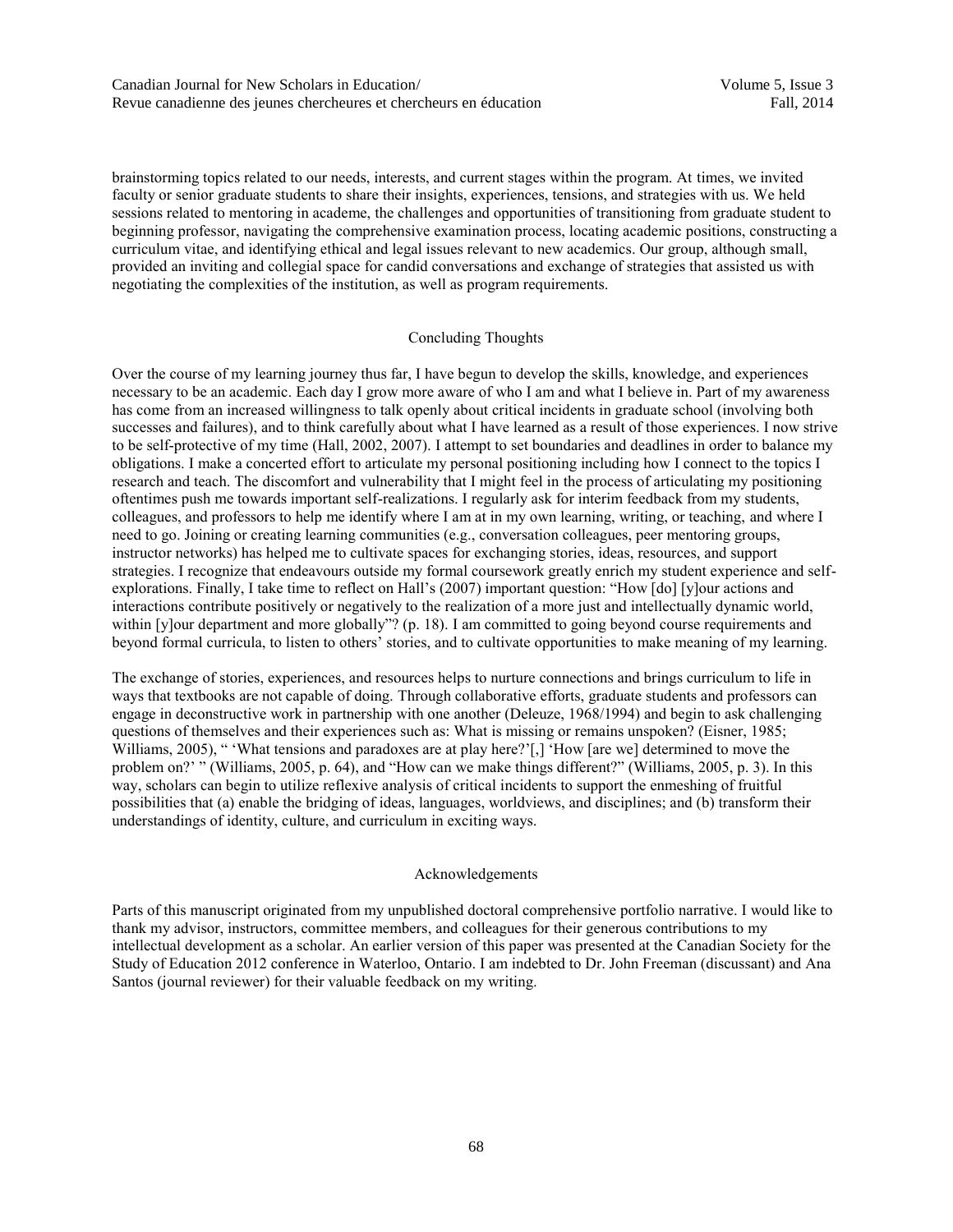#### References

- Anthis, K. S. (2002). On the calamity theory of growth: The relationship between stressful life events and changes in identity over time. *Identity: An International Journal of Theory and Research, 2*, 229–240. doi:10.1207/S1 532706XID0203\_03
- Berry, T. R., Jay, M. J., & Lynn, M. (2010). Introduction: Thoughts and ideas on the intersectionality of identity. *Educational Foundations, 24*(1–2), 3–9.
- Brayboy, B. M. J., Castagno, A. E., & Maughan, E. (2007). Equity and justice for all? Examining race in education scholarship. *Review of Research in Education, 31*, 159–194. doi:10.310 2/0091732X07300046159
- Brookfield, S. (2012, May). *Becoming a critically reflective teacher*. Keynote address presented at the 25<sup>th</sup> Annual Teaching and Learning Innovations Conference, University of Guelph, Guelph, ON.
- Burgess, J. (2006). Participatory action research: First-person perspectives of a graduate student. *Action Research, 4,* 419–437. doi:10.1177/1476750306070104
- Cherryholmes, C. H. (2002). Curriculum ghosts and visions— and what to do? In W. E. Doll, Jr., & N. Gough (Eds.), *Curriculum visions* (pp. 116–126). New York: Peter Lang.
- Collins, P. H. (1986). Learning from the outsider within: The sociological significance of Black feminist thought. *Social Problems, 33*(6), S14–S32.
- Deleuze, G. (1994). *Difference and repetition*. (P. Patton, Trans.). London, UK: Anthone Press. (Original work published in 1968).
- Derrida, J. (1978). *Writing and difference*. (A. Bass, Trans.). London: Routledge. (Original work published in 1967).
- Doll, W. E., Jr. (2002). Ghosts and the curriculum. In W. E. Doll Jr., & N. Gough (Eds.), *Curriculum visions* (pp. 23–70). New York, NY: Peter Lang.
- Duarte, F. (2007). Using autoethnography in the scholarship of teaching and learning: Reflective practice from "the other side of the mirror." *International Journal for the Scholarship of Teaching and Learning, 1*(2). Retrieved from http://digitalcommons.georgiasouthern.edu/cgi/viewcontent.cgi?article=1057&context=ij-sotl
- Eisner, E. (1985). The three curricula that all schools teach. In *The Educational imagination* (2nd ed., pp. 87–107). New York, NY: Macmillan.
- Ellis, C., & Bochner, A. (2000). Autoethnography, personal narrative, reflexivity: Researcher as subject. In N. K. Denzin & Y. S. Lincoln (Eds.), *Handbook of qualitative research* (2<sup>nd</sup> ed., pp. 733–768). Thousand Oaks, CA: Sage.
- Emmons, R. A. (2003). Personal goals, life meaning, and virtue: Wellsprings of a positive life. In C. L. M. Keyes & J. Haidt (Eds.), *Flourishing: Positive psychology and the life well-lived* (pp. 105–128). Washington, DC: American Psychological Association.
- Gardner, S. K., Hayes, M. T., & Neider, X. N. (2007). The dispositions and skills of a Ph.D. in education: Perspectives of faculty and graduate students in one College of Education. *Innovative Higher Education, 31*, 287–299. doi:10.1007/s10755-006-9029-1
- Gopaldas, A., Prasad, A., & Woodard, D. (2009). Intersectionality: Insights for consumer research [Extended Abstract]. *Advances in Consumer Research, 36*, 789–790.
- Graham, C. W., Sorell, G. T., & Montgomery, M. J. (2004). Role-related identity structure in adult women. *Identity: An International Journal of Theory and Research, 4*, 251–271. doi:10.1207/s1532706xid0403\_3
- Hall, D. E. (2002). *The academic self: An owner's manual*. Columbus, OH: The Ohio State University Press.
- Hall, D. E. (2007). *The academic community: A manual for change*. Columbus, OH: The Ohio State University Press.
- Harris, J. B., Freeman, T. L., & Aerni, P. W. (2009). On becoming educational researchers: The importance of cogenerative mentoring. *Mentoring and Tutoring: Partnership in Learning, 17*, 23–39. doi:10.1080/136112 60802658546
- Holman Jones, S. (2005). Autoethnography: Making the personal political. In N. K. Denzin and Y. S. Lincoln's (Eds.), *The Sage handbook of qualitative research* (3rd Ed., pp. 763–791). Thousand Oaks, CA: Sage Publications.
- Holt, N. L. (2003). Representation, legitimation, and autoethnography: An autoethnographic writing story. *International Journal of Qualitative Methods, 2*(1), 1-22. Article 2. Retrieved from http://www.ualberta.ca/ ~iiqm/backissues/2\_1/html/holt.html